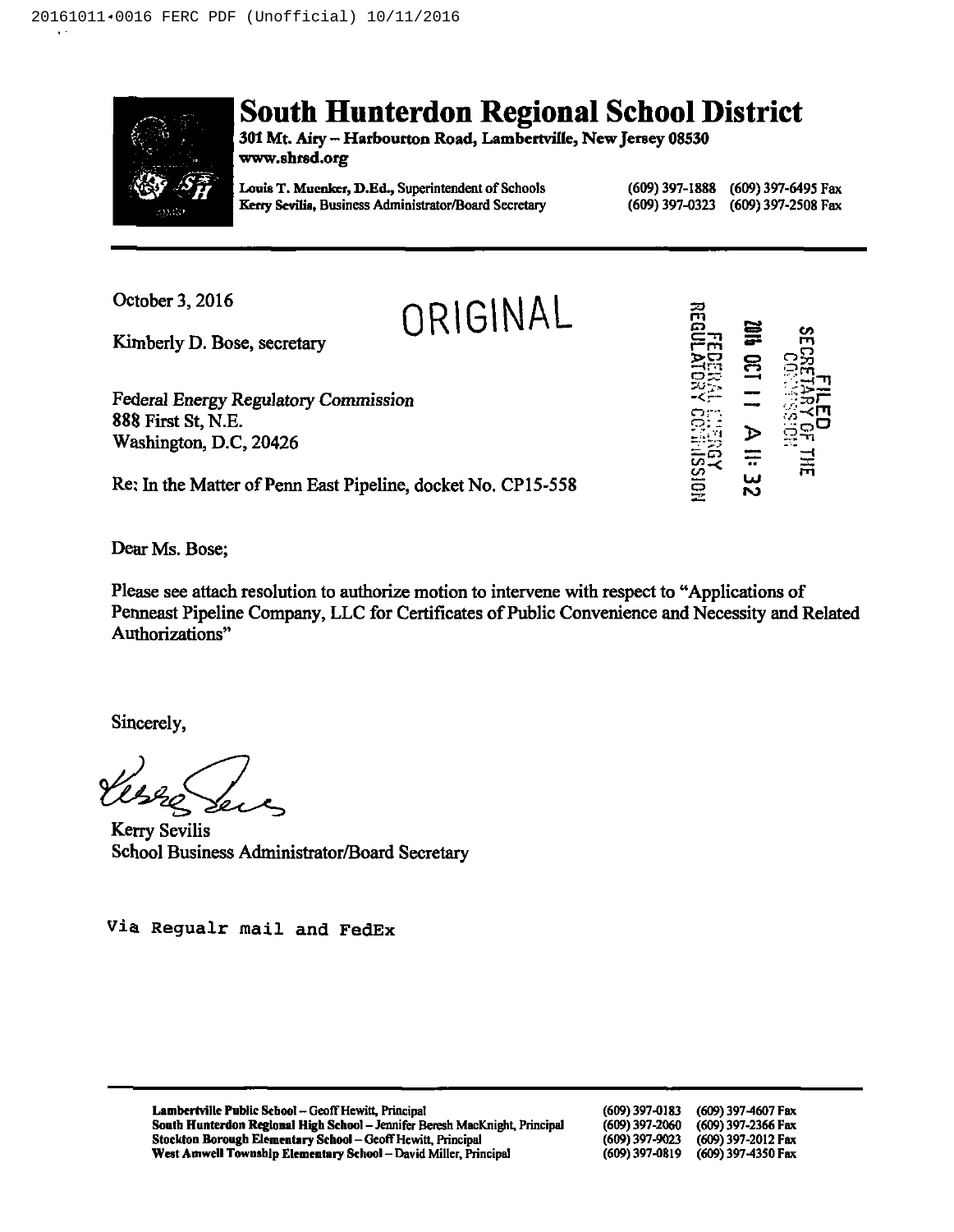

# South Hunterdon Regional School District

301Mt. Aity —Harbourton Road, Lambertville, New Jersey 08330 www.shrsd.org

Louis T. Muenker, D.Ed., Superintendent of Schools Kerry Sevilis, Business Administrator/Board Secretary (609) 397-1888 (609) 397-6495 Fax (609) 397-2508 Fax

# EXTRACT FROM THE MINUTES OF A MEETING OF THE SOUTH HUNTERDON REGIONAL SCHOOL DISTRICT BOARD OF EDUCATION AS RECORDED IN THE OFFICIAL MINUTE BOOK

The Board of Education of South Hunterdon Regional School District in the County of Hunterdon, New Jersey, convened in public session **September 26, 2016** in the High School Commons, Lambertville, New Jersey.

The following members of the Board of Education were present: Jim Gallagher, Boyd Hartpence, Celeste Mosby, Anne Nicolas, Craig Reading, Emily Rich, Derek Roseman, and Dan Seiter.

The following members of the Board of Education were absent: Nicole Claus

# Other Business

|        |                                                         | Motion by Derek Roseman                                       |    | , Seconded by |  | <b>Celeste Mosby</b>     |                       |  |
|--------|---------------------------------------------------------|---------------------------------------------------------------|----|---------------|--|--------------------------|-----------------------|--|
|        |                                                         | To approve Items A.                                           |    |               |  |                          |                       |  |
|        |                                                         | All items are under the recommendation of the Superintendent. |    |               |  |                          |                       |  |
| Motion |                                                         | Approved                                                      | by |               |  | unanimous Roll Call Vote |                       |  |
| A.     |                                                         | To approve the attached resolution to authorize motion to     |    |               |  |                          | <b>Attachment OB1</b> |  |
|        |                                                         | intervene with respect to "Applications of Penneast Pipeline  |    |               |  |                          |                       |  |
|        | Company, LLC for Certificates of Public Convenience and |                                                               |    |               |  |                          |                       |  |
|        |                                                         | Necessity and Related Authorizations"                         |    |               |  |                          |                       |  |

# STATE OF NEW JERSEY, COUNTY OF HUNTERDON

I, Kerry Sevilis, Secretary of the South Hunterdon Regional School District Board of Education in the County of Hunterdon, State of New Jersey, hereby certify that the foregoing extract from the minutes of the meeting of the Board of Education of said district duly called and held September 24, 2016 has been compared by me with the original minutes as officially recorded in my offtce in the minute book of said South Hunterdon Regional School District Board of Education and is a true, complete copy thereof and of the whole of said original minutes so far as the same relate to the subject matter referred to in said extract in witness I have hereunto set my hand and affixed the corporate sedl of said Board of Education this 3rd day of October 2016.

rIzo عرمو

Kerry Sevilis, Business Administrator/Board Secretary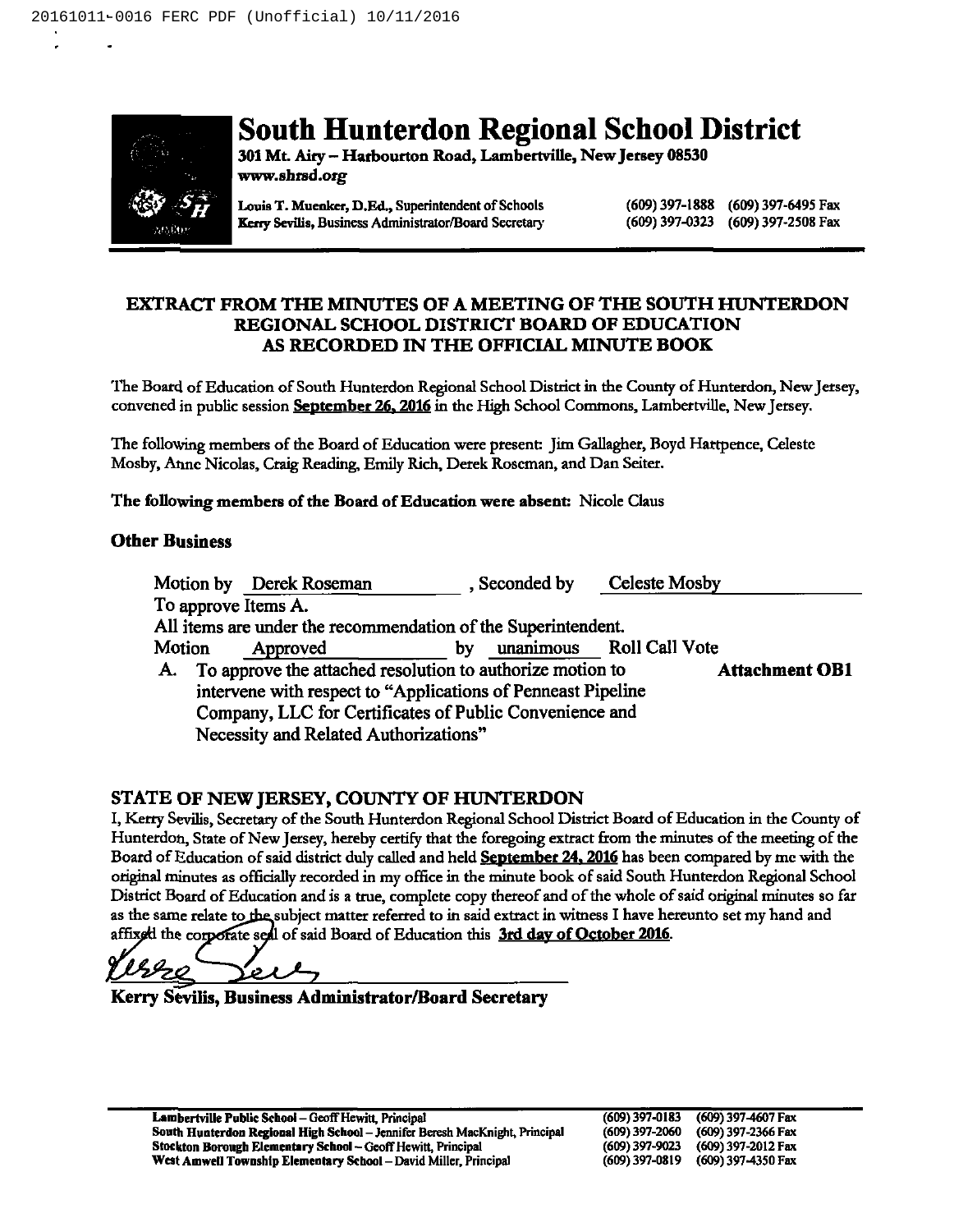$\mathcal{L}^{\mathcal{L}}$ 

 $\sim 10$ 

# SOUTH HUNTERDON REGIONAL SCHOOL DISTRICT BOARD OF EDUCATION RESOLUTION TO AUTHORIZE MOTION TO INTERVENE WITH RESPECT TO "APPLICATION OF PENNEAST PIPELINE COMPANY, LLC FOR CERTIFICATES OF PUBLIC CONVENIENCE AND NECESSITY AND RELATED AUTHORIZATIONS"

Motion by Derek Roseman, seconded by Celeste Mosby, upon recommendation of the Superintendent, that the business administrator, through legal counsel, is hereby authorized to file a motion with the Federal Energy Regulatory Commission to intervene out of time in the matter known as the "Application of PennEast Pipeline Company, LLC for Certificates of Public Convenience and Necessity and Related Authorizations."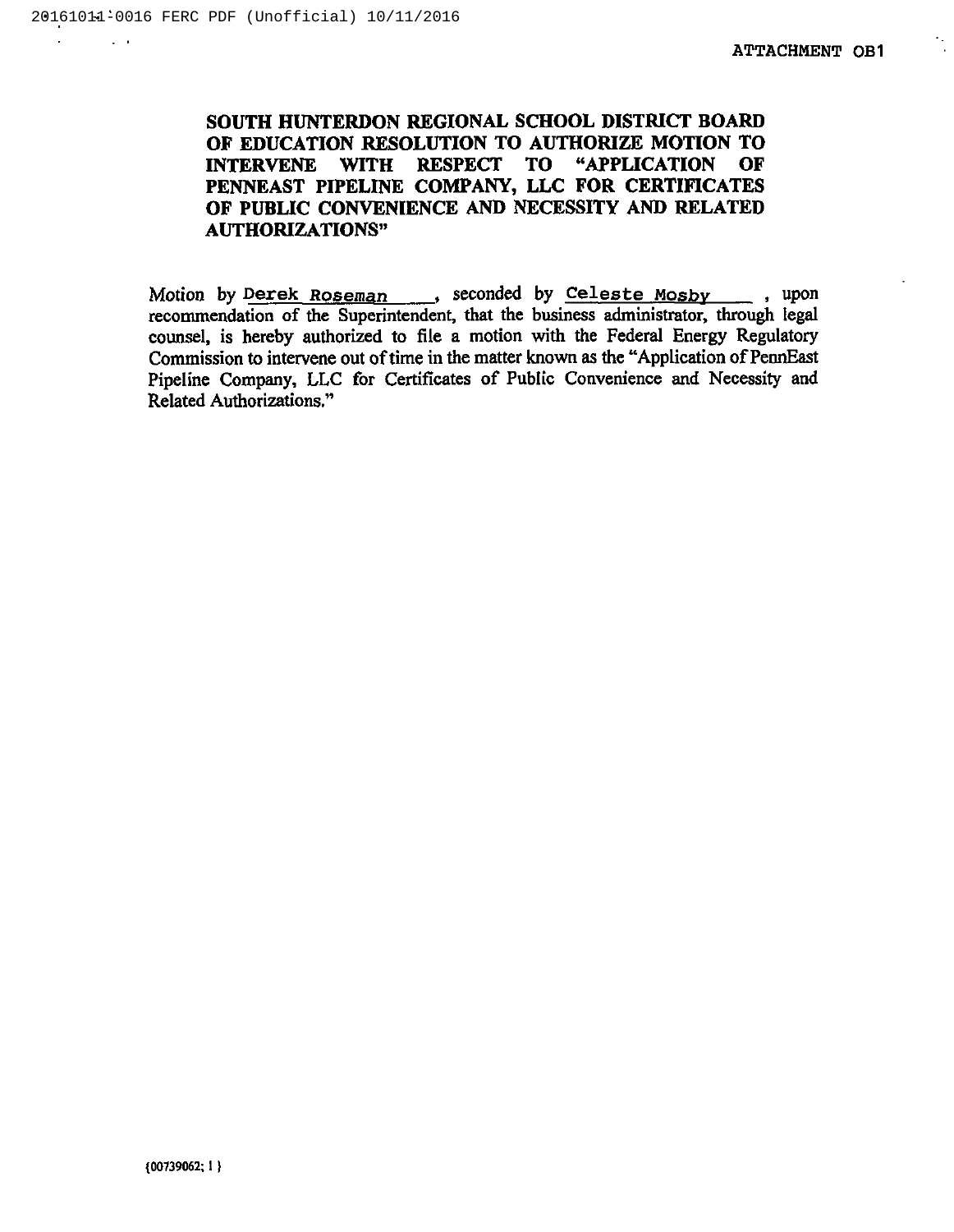$\mathbf{r}=\mathbf{r}$ 

 $\sim$   $\sim$ 

#### Basis for Motion to Intervene:

Pursuant to Rules 212 and 214 of the Federal Energy Regulatory Commission ("FERC"), 18 C.F.R.  $\S$  $\S$ 385.212 and 385.214, the South Hunterdon Regional School District Board of Education (the "District" or "Board") files this motion to intervene outof-time in response and objection to PennEast Pipeline Company, LLC's ("PennEast") Application for Certificates of Public Convenience and Necessity and Related Authorizations (the "Application"). The District is an owner of real property that would be affected by the Application and the improvements proposed, specifically, the installation of the PennEast's pipeline.

#### I. Communications and Service:

All communications, pleadings and orders associated with this proceeding should be sent to:

Kerry Sevilis Business Administrator/Board Secretary South Hunterdon Regional School District Board of Education 301 Mt. Airy Harbourton Rd. Lambertville, NJ 08530

-and-

Allan P. Dzwilewski, Esq. Board Attorney Schwartz Simon Edelstein & Celso, LLC 100 South Jefferson Rd., Suite 200 Whippany, NJ 07981

# II. Description of Movant and Its Interests:

The District requests that FERC grant intervenor status on Docket No.: CP15-558, In the Matter of PennEast Pipeline, because as a New Jersey State Public Board of Education and real property owner, this project would deleteriously impact public lands owned by the District. The District will attempt to demonstrate that the proposed application would adversely affect environmental resources and could have unforeseen negative consequences upon the real property owned by the Board.

The Board operates four separate schools that will be potentially affected by the Application. Two schools, South Hunterdon Regional High School, the Lambertville Public School are located in the City of Lambertville, NJ. It should be noted that the City of Lambertville has filed a separate application to intervene in an effort to object to the Application. The third and fourth school, the West Amwell School and the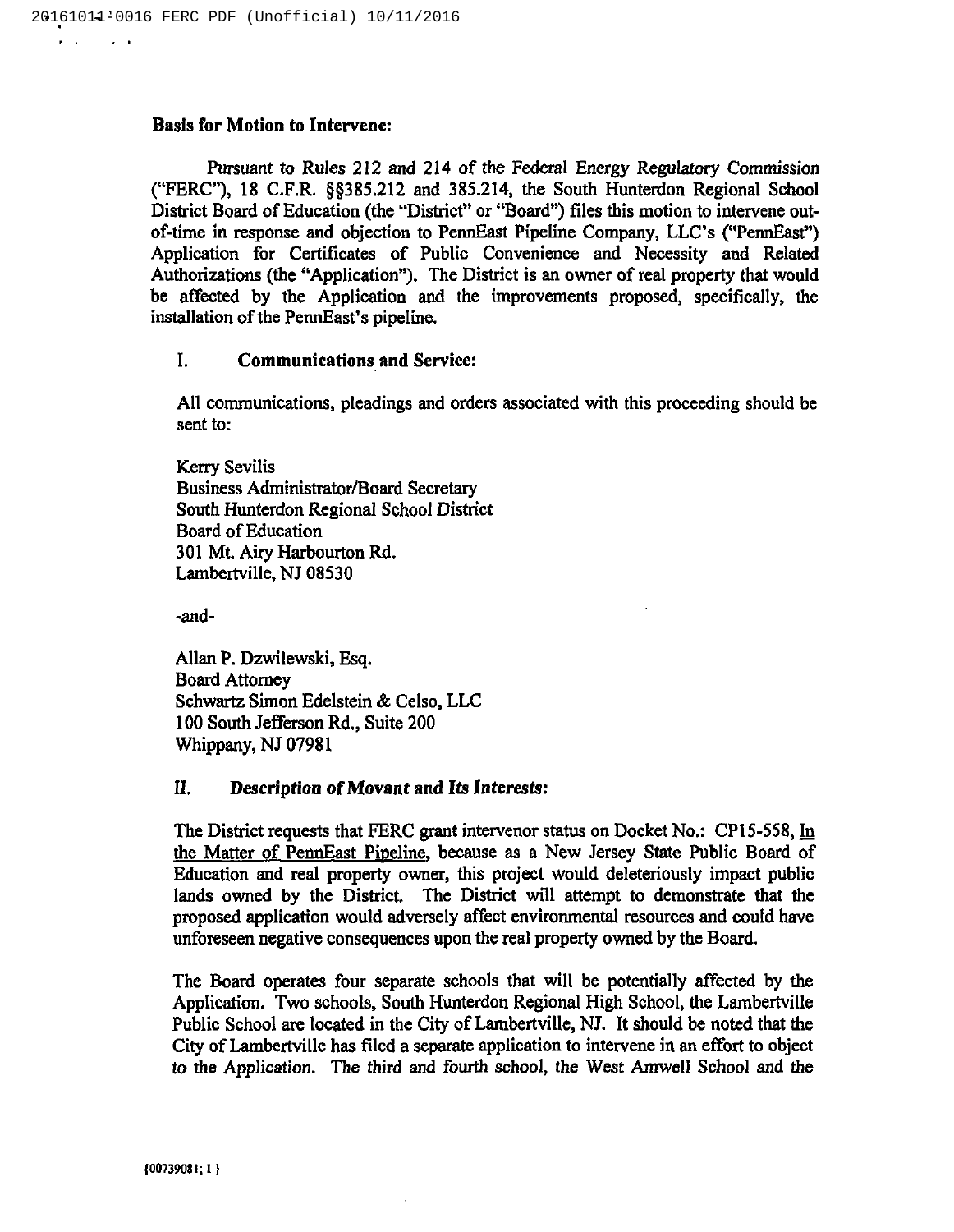Stockton Borough School, are located in the Township of West Amwell and the Borough of Stockton, NJ, respectively.

The District, and all of the students at its four schools, depend on the drinking water emanating from a reservoir, maintained by SUEZ water, which is located on the proposed route of the PennEast Pipeline. The Application proposes the removal of trees and the degradation of other environmental resources along the pipeline route which would have a negative impact on an already hard to manage stormwater runoff problem. Additional stormwater runoff could cause flash flooding and potentially damage the dam at SUEZ water which could lead to flooding of the Board's real property and the improvements thereon.

Further, the proposed pipeline will cross the Delaware River upstream from the City of Lambertville posing a significant threat to the City's natural environment and water source if a rupture in the pipeline were to occur. The taxpayers of the City of Lambertville and Stockton are stakeholders in the real property and improvements owned by the District.

The District is uniquely qualified to comment on the Application and its potentially far reaching effects. The District submits that no other intervenor or party is able to adequately represent its interests in this matter.

# III. Good Cause for Intervention Out-of-Timei

The Board submits that it has good cause to intervene out-of-time as PennEast has continually amended its application, including route and design changes. The Board was not previously aware of the modifications. Now that the Board has become aware of the modifications, it has promptly filed this motion to intervene.

Moreover, the District's participation will not delay the proceedings. FERC has yet to render a decision on the Application. Therefore, the District's motion is sufficiently early in the proceedings as to not avoid further confusion.

#### IV. Conclusion:

For the reasons stated above, the District requests that FERC grant this "Motion to Intervene Out-Of-Time" as a party with full rights to participate in all future proceedings.

Respectfully submitted,

Kerry Sevilis Business Administrator/ Board Secretary